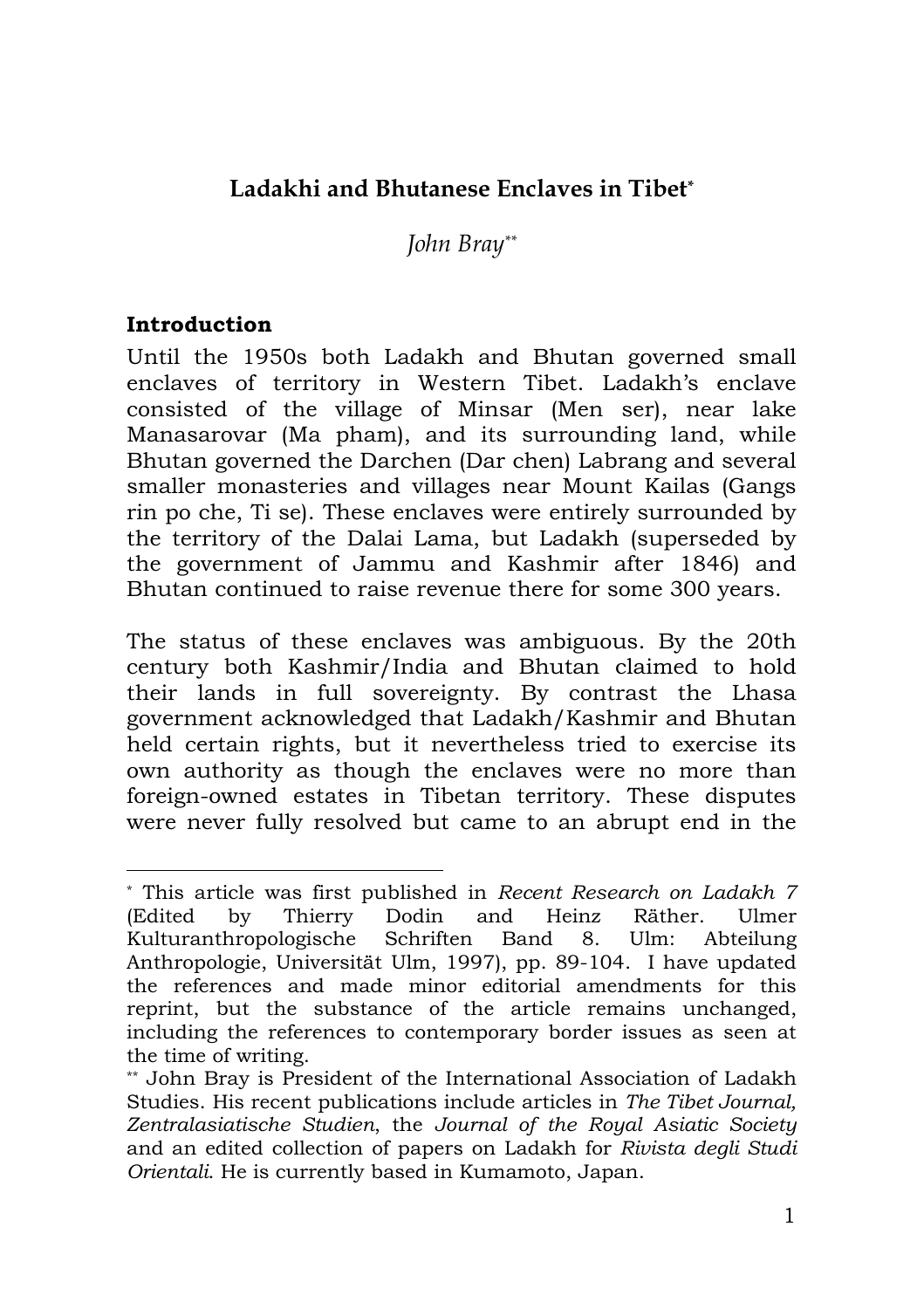1950s when the Chinese government took over both sets of enclaves, without paying compensation either to Ladakh/Kashmir or to Bhutan.

This paper is a preliminary discussion of the ambiguities surrounding the enclaves. It begins with an analysis of their common origins in the 17th century, and then discusses the disputes surrounding them in the 20th century, making particular reference to British records.1 The paper concludes with a discussion of the enclaves' standing in the wider context of traditional and contemporary Himalayan politics.

# **Origins**

Both sets of enclaves share a common origin in that they date back to the period when the Kings of Ladakh controlled the whole of Western Tibet (Mnga' ris skor gsum). The link with Bhutan arises because of the Ladakhi royal family's association with the Drukpa Kagyupa ('Brug pa bka' rgyud pa) sect. This association dates back at least to the end of the 16th century: in 1577 King Jamyang Namgyal (Jams dbyang rnam rgyal, r. c.1595-1616) of Ladakh, who stood in a priest/patron relationship with the Drukpa leader Padma Karpo (Padma dkar po, 1527-1592), sponsored the building of a tantra school on his territory.2 The Drukpa school also established close links with Zangskar, which was subordinate to Ladakh, in the same period.

 <sup>1</sup> To my knowledge, the Bhutanese archives on this topic still await scholarly research.

<sup>2</sup> For a discussion of Ladakh's early links with the Drukpa sect see Schuh, Dieter (1983), *Frühe Beziehungen zwischen dem ladakhischen Herrscherhaus und der südlichen 'Brug-pa Schule*  (Archiv für zentralasiatische Geschichtsforschung, Heft 2, Sankt Augustin, VGH Wissenschaftsverlag; Schuh, Dieter (1983), "Zu den Hintergründen der Parteinahme Ladakh's für Bhutan im Kreig gegen Lhasa", in *Recent Research on Ladakh,* Detlef Kantowsky and Reinhard Sander (Eds.), Munich: Weltforum Verlag, pp. 37-50.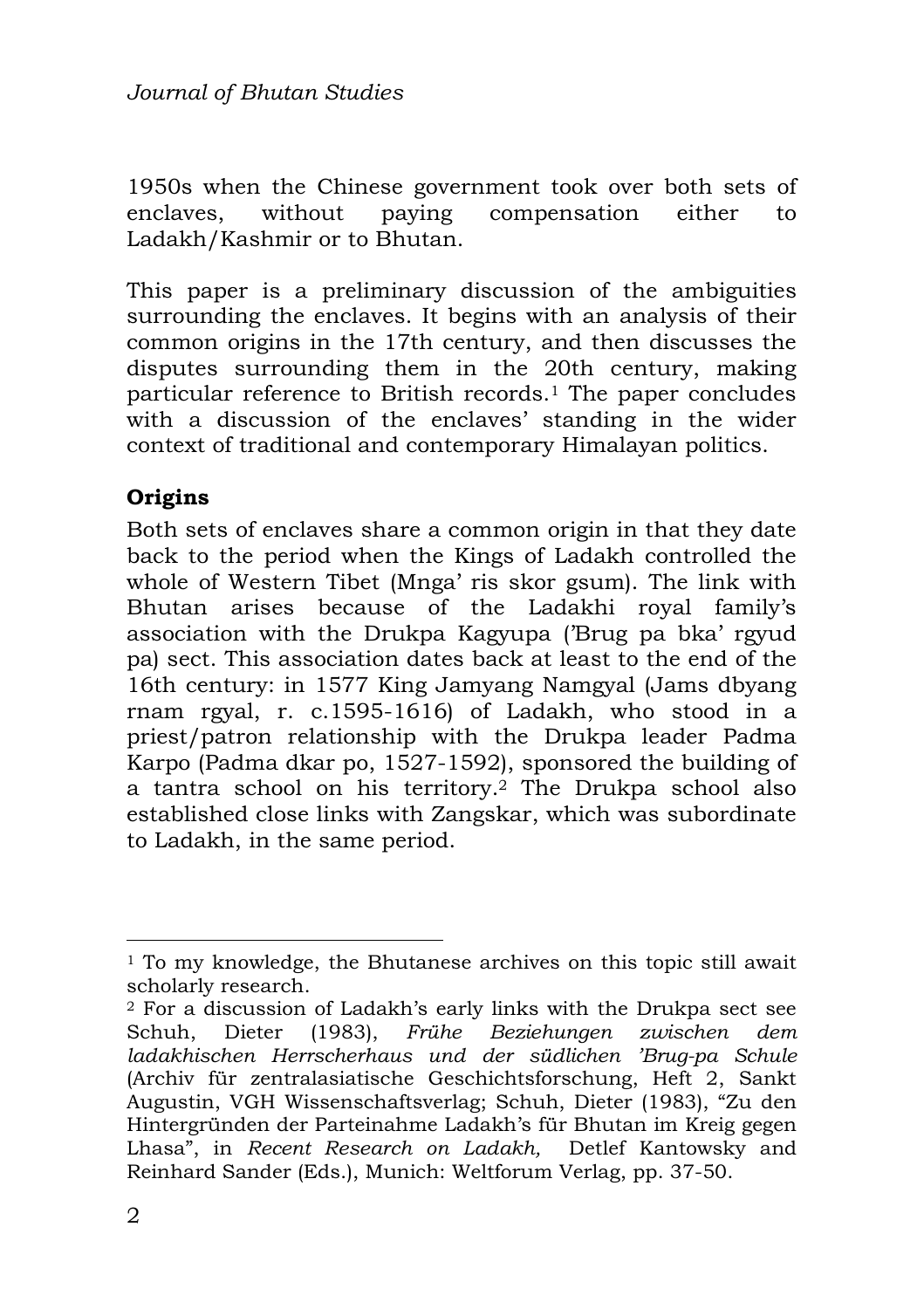In the early 17th century, the Drukpa Kagyupa split because of a dispute over the reincarnation of Padma Karpo. The two rival candidates were Pagsam Wangpo (Dpag bsam dbang po, 1593-1641) who belonged to the 'Phong rgyas noble family; and Zhabdrung Ngawang Namgyal (Zhab drung Ngag dbang rnam rgyal, 1594-1651?) the abbot of Ralung (Rva lung) monastery, which lies to the east of Gyantse. The ruler of Tsang (Sde rid gtsang pa) decided in favour of Pagsam Wangpo, forcing Ngawang Namgyal to flee to the south. The Zhabdrung united the whole of what is now Bhutan under a single authority and is regarded as the founder of the Bhutanese state.3 The Zhabdrung established himself as the head of the Lho 'brug or southern branch of the Drukpa Kagyupa. Druk Yul ('Brug yul), the indigenous name of Bhutan, alludes to its association with the Drukpa Kagyupa.

The Kings of Ladakh maintained contact with both the northern and the southern branches of the Drukpa Kagyupa.<sup>4</sup> Stagtsang Raspa Ngawang Gyatso (Stag tshang ras pa ngag dbang rgya mtso, 1574-1651), who was associated with the northern branch, became the foremost teacher of King Sengge Namgyal (Seng ge rnam rgyal, r. 1616-1642), and founded the monasteries of Hemis (Gsang snags chos gling), Chemre (Theg chog) and Wanla (De chog rnam rgyal). However, Stagna (Stag sna) monastery which was founded in circa 1580 was affiliated with the southern branch, and the King maintained close personal contact with the Zhabdrung. Sengge Namgyal's brother, Prince Tenzin5 (Bstan 'dzin), went to Bhutan and rose to become the governor (*rdzong pon*) of Wangdi Phodrang

<sup>3</sup> For the history of Bhutan see *inter alia* Aris, Michael (1979), *Bhutan: The Early History of a Himalayan Kingdom,* Warminster: Aris and Phillips; Aris, Michael (1994), *The Raven Crown: The Origins of Buddhist Monarchy in Bhutan,* London: Serindia Publications. <sup>4</sup> Schuh (1983).

<sup>5</sup> The name would be pronounced 'Standzin' in Ladakh.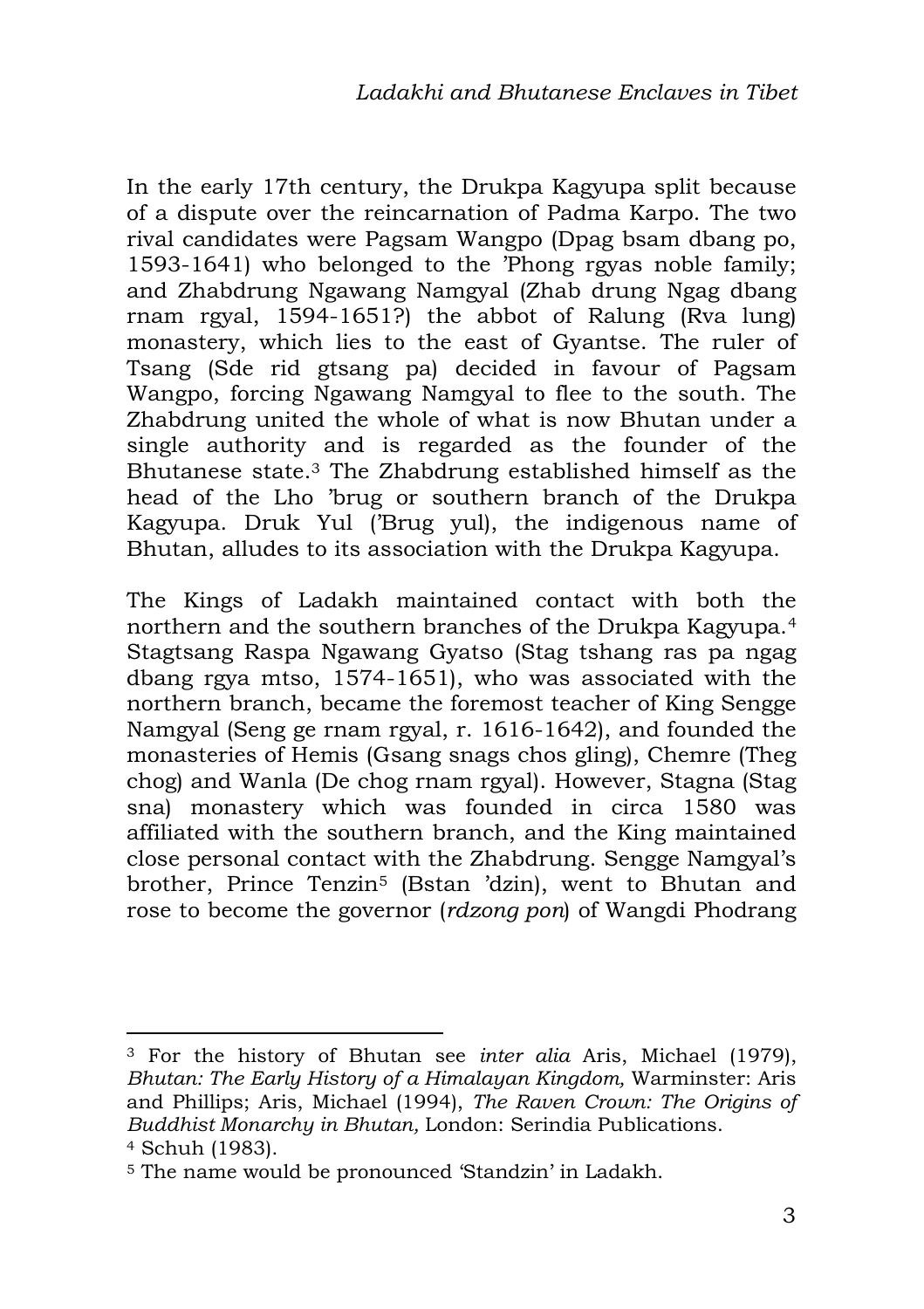(Dbang 'dus pho brang). In 1639 Standzin helped defeat a Tibetan army at a battle at Punakha in Bhutan.<sup>6</sup>

Sengge Namgyal's territories in Western Tibet included the area surrounding Mount Kailas which had long associations with the Kagyupa. These date back to the time of Milarepa who is said to have engaged in a magical contest with the Bonpo master Naro Bonchung for authority over the sacred mountain. It was finally decided that the one who reached the summit of the mountain first on the 15th day of the month would be the victor. Naro Bonchung began ascending the mountain before dawn, but Milarepa overtook him using his robes as wings and reached the summit as the first rays of the sun appeared.7 The two Kagyu schools with the closest association with Kailas were the Drigung ('Bri gung pa) and the Drukpa.<sup>8</sup>

As a mark of respect to the Zhabdrung, the King offered him a series of monasteries near the mountain. The monasteries which Sengge Namgyal granted to the Zhabdung were: Dar

<sup>6</sup> Slob dpon Padma Tshe dbang [Lopon Pemala] *'Brug gi rgyal rabs slob dpon padma tshe dbang gis sbyar ba. 'Brug gsal ba'i sgron me. History of Bhutan.* (Thimphu, 1994), p 151. Lopon Pemala cites the *Lho'i chos byung,* fo. 37b as the source for this episode. I am grateful to the late Michael Aris for assistance in reading Lopon Pemala's text.

<sup>7</sup> The legends surrounding the mountain are described in a guide composed by the 34th 'Bri gung gdan rabs, Bstan 'dzin chos kyi blo gros: *Gangs ri chen po ti se dang mcho ma dros pa bcas kyi sngon byung gi lo rgyus mdor bsdus su brjod pa'i rab byed shel dkar me long*. I am grateful to Tsering D. Gonkatsang for translating parts of this text on my behalf. Elena De Rossi Filibeck has published an edited transliteration of the text, with an annotated English summary: *Two Tibetan Guide Books to Ti se and La phyi* (Monumenta Tibetica Historica. Abteilung 1 Band 4. Bonn: VGH Wissenschaftsverlag, 1988).

<sup>8</sup> See also Petech, Luciano (1979), "The 'Bri gung pa sect in Western Tibet and Ladakh", in *Proceedings of the Csoma de Kőrö*s *Memorial Symposium 1976,* Louis Ligeti (Eds.), Budapest: Akadémiai Kiadó, pp. 313-325.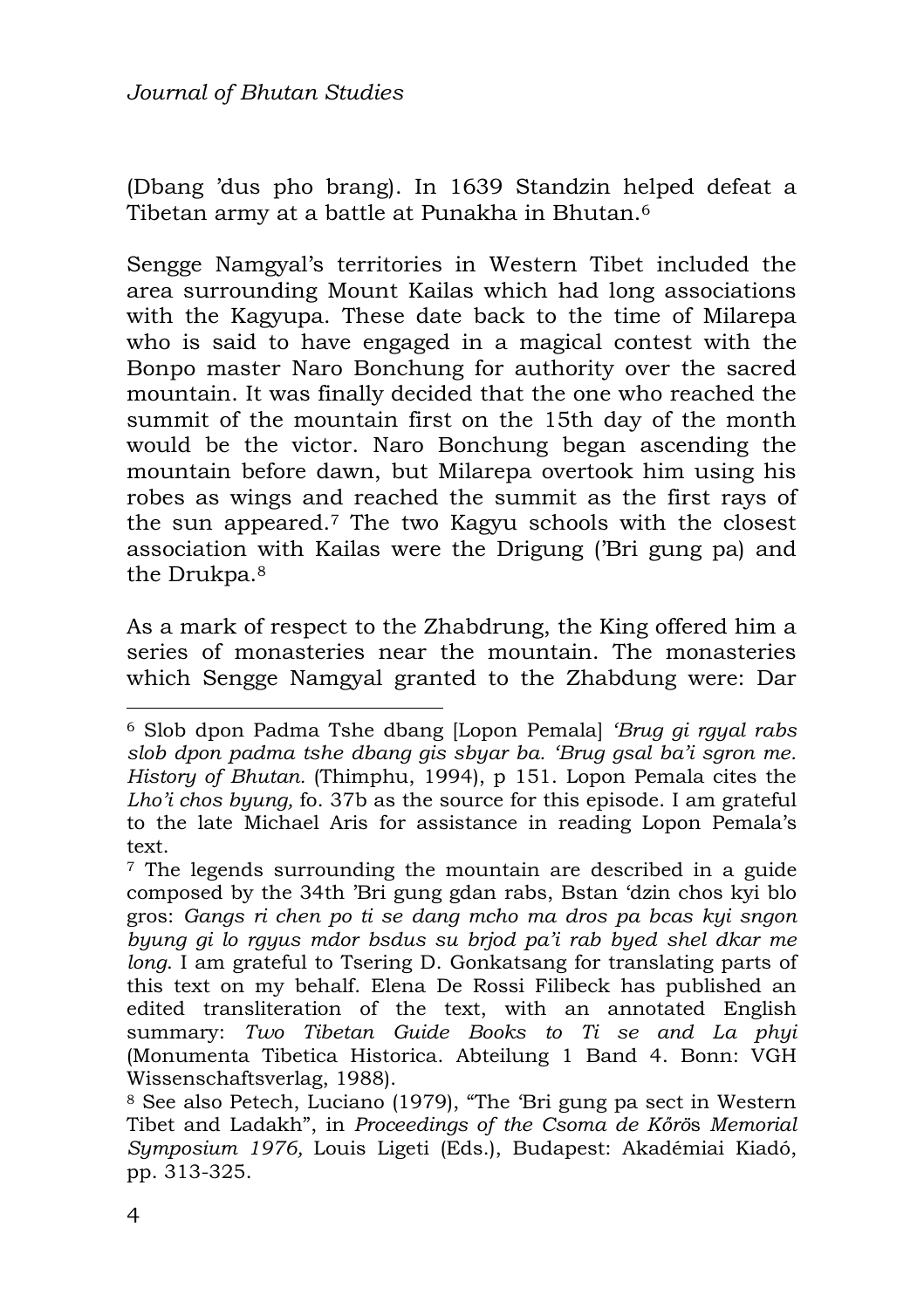chen Bla brang dgon, Gnyen po'i ri rdzong, 'Bri ra phug, Rdzu 'phrul phug, Ge rdzong, Bya skyibs, Ye ri dgon phug, Gad ser, So mo rgyu. Shi ha ra.<sup>9</sup> These are the territories which developed into Bhutanese enclaves in Tibet. In 1661 King Deldan Namgyal (Bde ldan rnam rgyal, r.1642-1694) confirmed all the existing rights of the southern school in his kingdom. His charter makes specific reference to the monasteries and associated properties on the 'snow mountain Ti se' (Kailas).<sup>10</sup>

Ladakh's close association with Bhutan was to have fateful consequences. In 1677 King Deleg Namgyal (Bde legs rnam rgyal) chose to take Bhutan's side in a war with Tibet.<sup>11</sup> This subsequently led the Lhasa government to invade Ladakh, and fighting continued from 1681-1683.12 Ladakh was defeated and the Sixth 'Brug chen Mi pham dbang po helped mediate between the two sides to negotiate the treaty of Temisgang (Gting mo sgang) in 1684. Among other provisions in the treaty Ladakh agreed to send a triennial *lo phyag* mission to Lhasa carrying a specified list of symbolic gifts,<sup>13</sup>

<sup>10</sup> The text is quoted, with a German translation in Schuh, *Frühe Beziehungen* (1983), pp. 51-54.

<sup>11</sup> Delek Namgyal seems to have taken over the reins of power while his father Deldan Namgyal was still alive.

<sup>12</sup> For the history of this war see Petech, Luciano (1947), "The Tibetan Ladakhi Moghul war 1681-1683", *Indian Historical Quarterly* 23, pp. 169-199; Zahiruddin Ahmad (1968), "New Light on the Tibet-Ladakh-Mughal War of 1679-1684", *East and West* 18, pp. 340-361; Luciano Petech (1977), *The Kingdom of Ladakh c. 950 1842,* Rome, Is.M.E.O.

<sup>13</sup> On the *lo phyag* mission, see Bray, John, "The Lapchak Mission from Ladakh to Lhasa and the Government of India's Foreign Policy

<sup>9</sup> Lopon Pemala, pp. 189-90. He does not give a source. Swami Pranavananda (*Kailas Manasarovar,* New Delhi: published by the author, 2nd ed. 1983, p.82) gives the following list of Bhutanese possessions in Tibet: 'Tarchen, at the foot of Kailas, Nyanri and Zuthul phuk Monasteris of Kailas, Cherkip Gompa of Manasarovar, the villages of Dungmar, Ringung, Doh, Khochar, Gezon near Gartok, Itse Gompa, Gonphu Gesur, Sammar and a few other places in Western Tibet'. See also the list cited by Sherring below.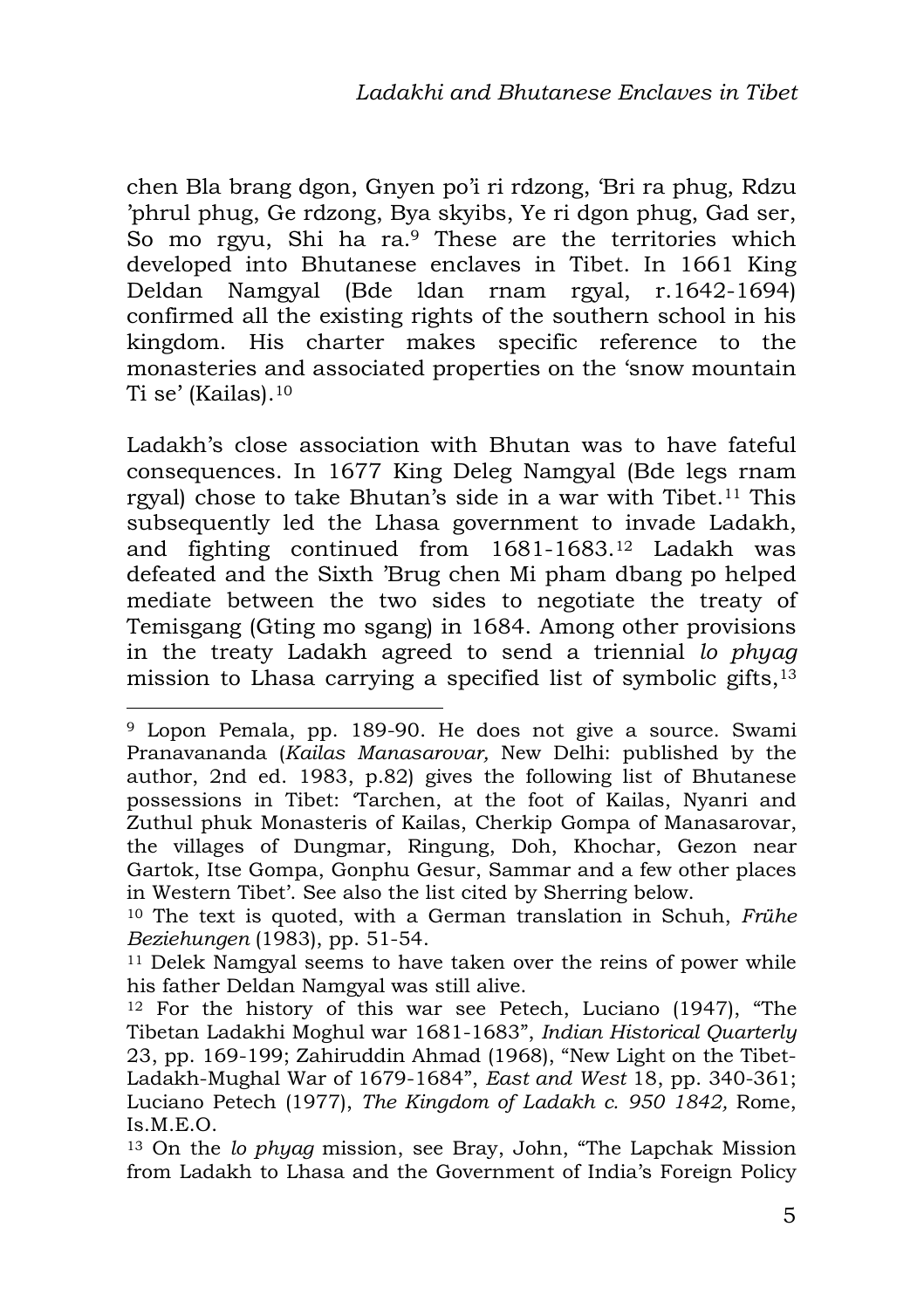and it ceded the whole of Western Tibet to the Lhasa government with the exception of certain enclaves.

### **The Ladakhi Enclave at Minsar**

The Ladakhi enclave was the estate of Minsar which the King retained, ostensibly to meet the religious offering expenses of Lake Manasarowar and Mount Kailas.

Minsar was a small settlement on the main trading route from Ladakh to Lhasa. The first Western reference to it comes from the early 19th century East India Company veterinary surgeon and explorer William Moorcroft who passed through in late July 1812.14 In Moorcroft's description, Minsar had "but one house made of bricks baked in the sun, and five tents of goat herds". However, he considered his stay there to have been profitable because he was able to buy a sample of Tibetan wool and he hoped that this would one day become a major trade item with the British. He recorded that the morning he spent there was hot and, with characteristic commercial astuteness, commented that this was "a circumstance in our favour as the sellers of wool are in the habit of wetting it under the idea as they pretend of its twisting the closer, but more probably to make it weigh heavier". Moorcroft considered that day to be "the epoch at which may be fixed the origin of a traffic which is likely to be

in the Second Half of the Nineteenth Century", *The Tibet Journal* 15, No. 4, pp. 75-96; Bray, John and Gonkatsang, Tsering D., "Three 19th Century Documents from Tibet and the *lo phyag* Mission from Leh to Lhasa," in *Mountains, Monasteries and Mosques,* John Bray and Elena de Rossi Filibeck (Eds.). Supplement No. 2 to *Rivista degli Studi Orientali* 80, Pisa and Rome, Sapienza, Università di Roma, pp. 97-116.

<sup>14</sup> Moorcroft, William (1816). "A Journey to Lake Manasarovara in Un des, a Province of little Tibet". *Asiatick Researches* 12 , pp. 375-534. On Moorcroft, see Alder, Garry J., *Beyond Bokhara: The Life of William Moorcroft, Asian Explorer and Pioneer Veterinary Surgeon 1767-*1825, London: Century Publishing.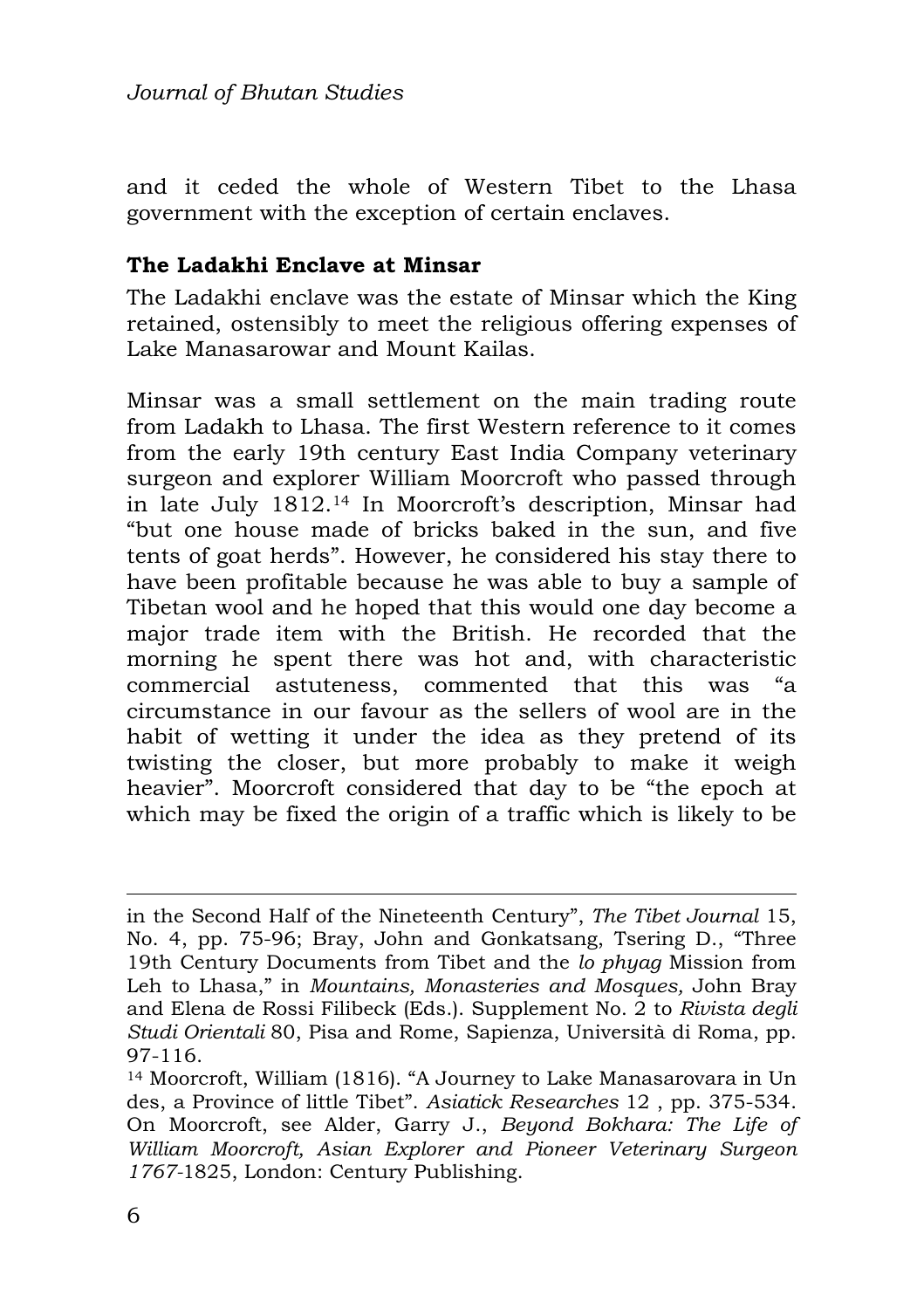extremely beneficial to the Honourable Company". However, makes no reference to Minsar's links with Ladakh.

In 1834 Zorawar Singh invaded Ladakh on behalf of Gulab Singh, the ruler of Jammu. After a series of battles, Ladakh finally lost its independence in 1842. Four years later, Gulab Singh became the first Maharaja of Jammu and Kashmir, including Ladakh. Jammu and Kashmir was a princely state within the Indian empire, and in theory the Government of India was responsible for its external relations. However, in 1852 the Kashmir government signed an agreement with Tibet agreeing to fulfil the obligations of the 1684 treaty, including the triennial *lo phyag* mission to Lhasa. It appeared that it acted on its own initiative, without reference to the British.15 Similarly, the Kashmir Durbar inherited Ladakh's claim to Minsar and continued to collect revenue from it. In 1853, when Mehta Basti Ram was Wazir (governor) of Ladakh, this revenue amounted to Rs 56.<sup>16</sup>

I have not been able to find any detailed Western description of Minsar in the second half of the 19th century, but British officials in Kashmir and Ladakh were certainly aware of its existence. For example, in 1900 R.L. Kennion, who was British Joint Commissioner in Ladakh, wrote a despatch discussing corvée transport obligations in Ladakh and Tibet, $17$  and he mentions that by ancient custom the annual mission sent from Ladakh to Minsar was allowed free

<sup>15</sup> An English version of the treaty is cited in Shakabpa, Tsepon W.D. (1982), *Tibet: A Political History*, New York: Potala Publications, p. 238.

<sup>16</sup> *Report of the Officials of the Government of India and the People's Republic of China on the Boundary Question (*Government of India, Ministry of External Affairs, MEA 29. February 1961) p. 59.

<sup>17</sup> On this topic see Bray, John (2008), "Corvée Transport Labour in 19th and Early 20th Century Ladakh: A Study in Continuity and Change," in *Modern Ladakh: Anthropological Perspectives on Continuity and Change*, Beek, Martijn van and Pirie, Fernanda (Eds.), Leiden: Brill, pp. 43-66.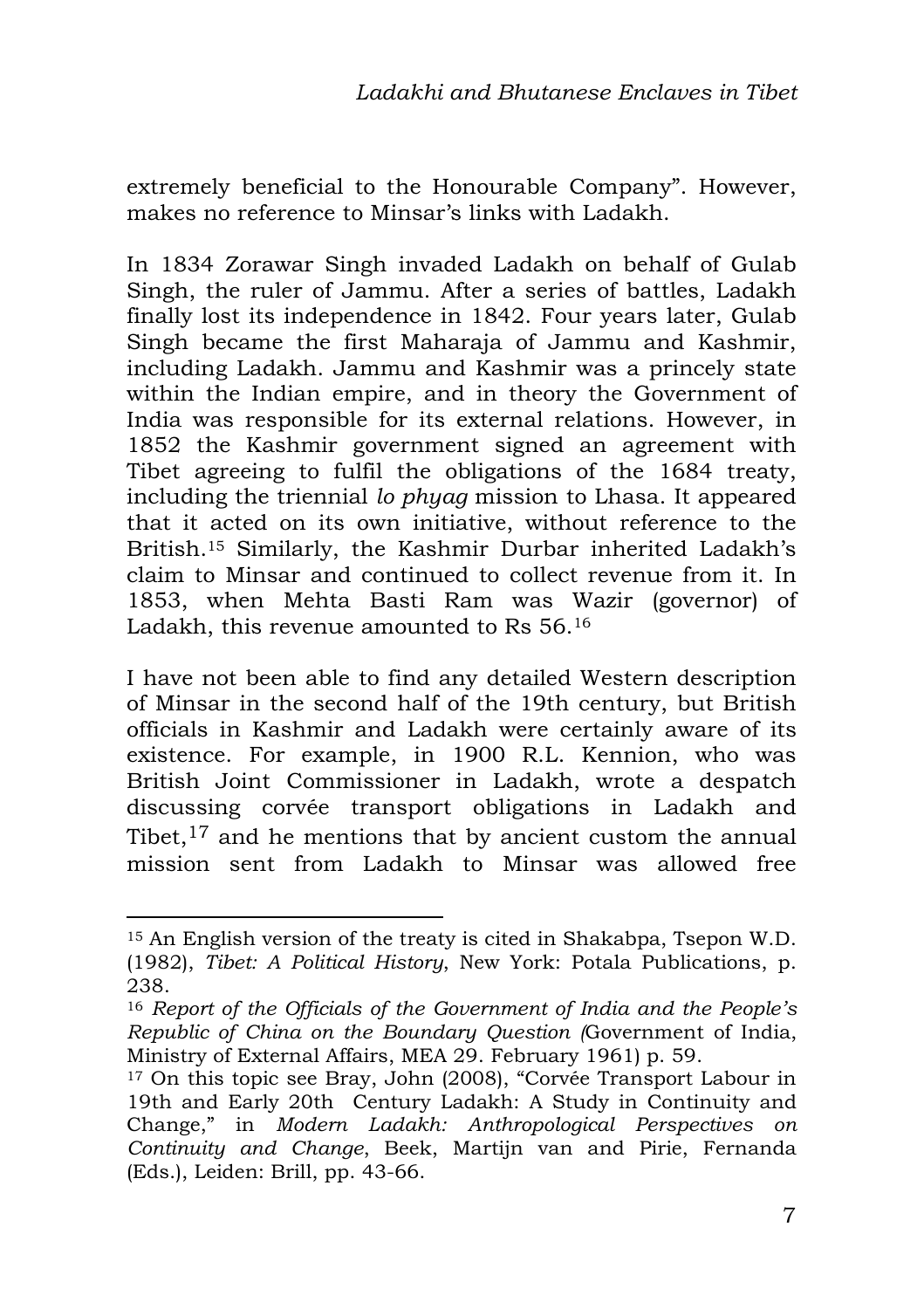transport consisting of six baggage animals and one riding pony on both sides of the frontier.18 Kennion subsequently discussed whether Minsar should be included in the Ladakh land settlement (a detailed register of land ownership and taxation obligations), but the sole reference to Minsar in the preliminary report of the Ladakh settlement is as follows:

According to the papers prepared in Sambhat 1958, the number of villages in Ladakh Tahsil is 110 in addition to which is the village of Masur, which lies in the midst of Chinese Tibet and has never been visited by State Revenue officials.<sup>19</sup>

However, it appears that Kashmir was collecting revenue from Minsar throughout this period—for example, in 1905 the revenue amounted to Rs 297—and that Minsar was included in the final settlement report.20 Minsar was also included in the 1911 and 1921 Indian censuses: in the 1921 census it was recorded as having 44 houses, 87 men and 73 women.

Meanwhile, the Tibetan authorities, while acknowledging Kashmir's rights in Minsar, also made their own claims. In 1929 E.B. Wakefield, an ICS officer, visited Western Tibet, and reported that Minsar paid taxes to Kashmir while at the same time fulfilling certain labour obligations to the Tibetan authorities:

<sup>18</sup> British Library Oriental and India Office Collection (OIOC), L/PandS/7/125. Copy of a note dated the 30th May 1900 by Captain R.L.Kennion, Assistant to the Resident in Kashmir for Leh.

<sup>19</sup> Mohamad, Chaudhri Khushi, *Preliminary Report of Ladakh Settlement* (Jammu, Ranbir Prakash Press, 1908), pp. 2-3. I am grateful to Martijn van Beek for locating this reference.

<sup>20</sup> *Report of the Officials,* p. 139. The source cited for the figure of Rs 297 is a tour report of Faqir Chand, Wazir-Wazarat (governor) of Ladakh in 1905. It seems that there is no copy of the final settlement report in any British library, and I have yet to locate one elsewhere.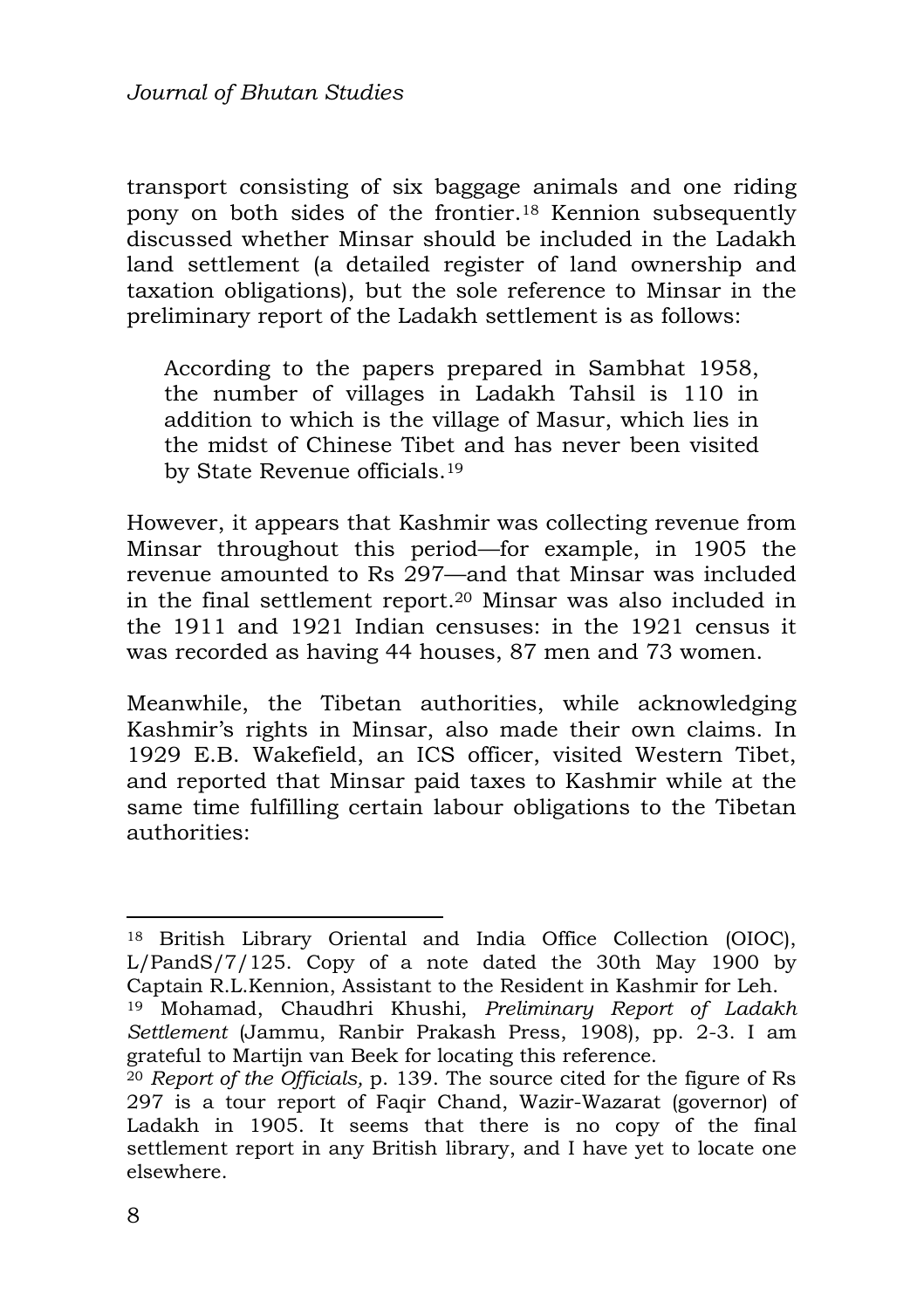I was surprised to learn that the inhabitants of Minsar and the neighbourhood own allegiance not to the Dalai Lama but to the Maharaja of Kashmir. Formerly, I was told, the 40 families resident in the Minsar district used to supply eight men to the Tibetan army, but now, being subjects of the Maharaja of Kashmir, they are exempt from this duty, though they are still compelled to provide free transport for Tibetan officials travelling through their territory. Every year the Lumberdar of Rupshu, or some petty official, from Ladakh comes to Minsar to collect the tribute due to the Maharaja of Kashmir. The tribute consists of 60 sheep, 20 goats, six yaks and 60 lambskins, whilst a sum of 60 rupees is paid half in rupees half in tankas, on account of the travelling expense of the Ladakhi official who collects the tribute.<sup>21</sup>

Ten years later Dr Kanshi Ram, the British Trade Agent, visited Minsar. The local people complained to him that they were forced to buy tea from Tibetan officials at a price above the market rate, a form of taxation known as 'Pujjar':

We left Chakra on the 21st and reached Minsar on the 23rd September and had to stay there for two days owing to the transport difficulties. The Minsar Gobas who are the subjects of the Kashmir government represented to me that although they had a letter from the Wazir Ladakh to the effect that they should not take any pujjar, yet Jingshung<sup>22</sup> was still pressing them to take six loads (gams) of tea and two loads of

<sup>21</sup> OIOC. L/P and S/4163. Narrative of the personal experiences of Mr E.B. Wakefield ICS in Western Tibet, 1929. Wakefield also refers to Minsar in his memoirs: *Past Imperative* (London: Chatto and Windus, 1966), pp. 60-61.

<sup>22</sup> This appears to be a reference to the *gzhung tshong* a government official who was appointed by the Lhasa authorities and enjoyed wide trading privileges in western Tibet, including the right to requisition corvée labour for transport purposes.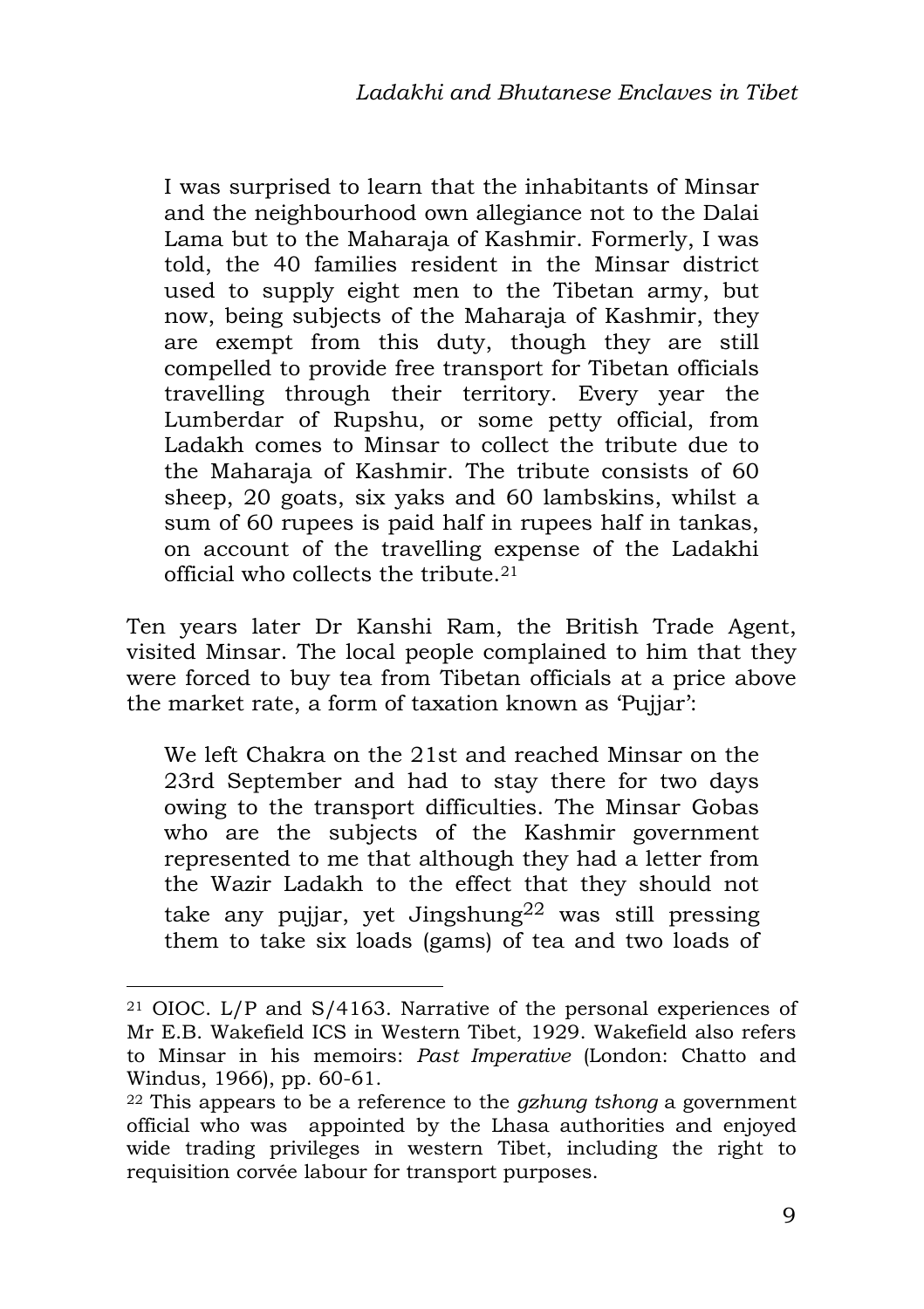grain as pujjar and requested me that I should represent their case to Jingshung. Upon this I saw Jingshung on the 25th September and represented the pujjar case of Minsar men to him. After a long discussion, he told me that it was a very old practice and he was sorry that he could not exempt them from it and assured me that he would now give only three gams of tea instead of six as I had approached him in this connection. I therefore did not approach him any more as the practice of giving pujiar is a very old custom. <sup>23</sup>

The question of double taxation evidently continued to be a problem. In 1940 Tsetan Phuntsog, a senior Ladakhi official, visited Minsar on behalf of the Kashmir government. According to his wife's memoirs, he negotiated a satisfactory agreement with the Tibetan authorities, but she does not record the details.24 However, Abdul Wahid Radhu, a Ladakhi Muslim merchant, passed through Minsar in 1942 as a member of the *lo phyag* mission to Lhasa, and he mentions that the inhabitants complained that they still had to pay taxes both to Kashmir and to Tibet 25

Abdul Wahid Radhu was one of the last representatives of an ancient trading tradition. Soon after his visit, the political and economic situation in the Himalayan region changed irrevocably. In 1947 India and Pakistan became independent, but were quickly locked in dispute over Kashmir. Pakistani forces invaded Ladakh as well as the Kashmir valley, and in 1948 they came close to capturing Leh. The UN-brokered ceasefire in January 1949 froze the line of control between Indian and Pakistani troops, but failed to resolve the dispute.

<sup>23</sup> OIOC. L/PandS/12/4164. Diaries of the British Trade Agent at Gartok. No. 113A. Rai Bahadur Dr Kanshi Ram, BTA Gartok to Political Agent Punjab Hill States, Simla. 19 October 1939.

<sup>24</sup> Phuntsog, Sungkil (1988), "My Husband Kaga Thsetan Phunthsog", *Yarked,* Rajpur: Moravian Institute, p. 68.

<sup>25</sup> Radhu, Abdul Wahid (1981), *Caravane Tibétaine,* Paris: Fayard.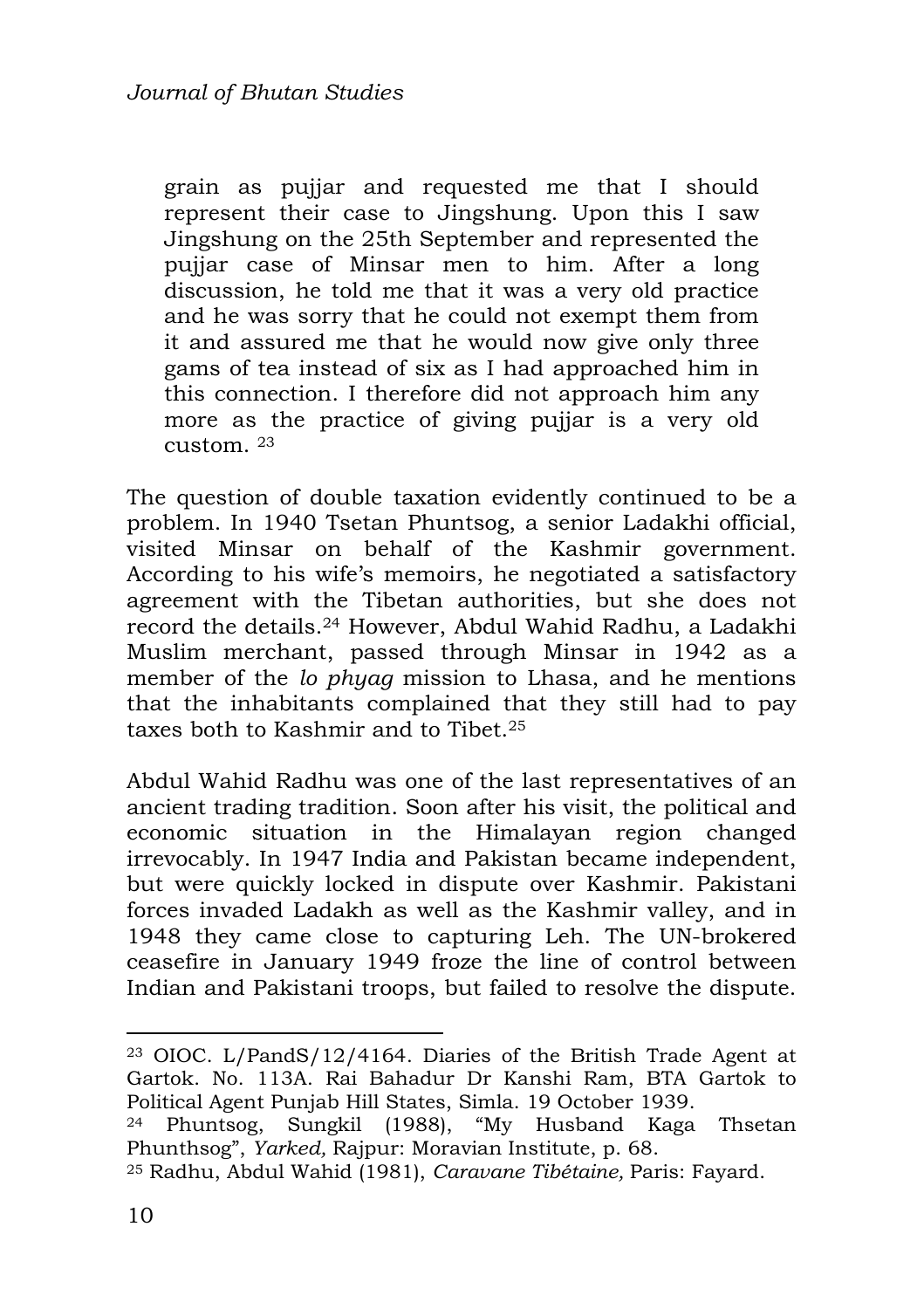Political conditions on the northern side of the Himalaya changed even more drastically with China's invasion of Tibet in 1950 and the crackdown which followed the Lhasa uprising of 1959.

In the late 1940s and early 1950s the Indian and Kashmiri authorities were preoccupied with their internal problems and with the threat from Pakistan, and therefore neglected their Tibetan enclave. It appears that Minsar stopped paying taxes to Kashmir during this period: India did not formally abandon its claim, but it missed an opportunity to consolidate it in the early 1950s when relations between India and China were relatively favourable.<sup>26</sup>

However, in the course of talks with China in the early 1960s, India maintained somewhat belatedly that Minsar was 'a Ladakhi enclave in Tibet and was held in full sovereignty by India'.27 The context of these talks was the dispute over the boundary between India and Tibet which led to the Sino-Indian war of 1962-63. India referred to Ladakh's claim to Minsar, and its historical relationship with Tibet, to bolster its argument that its own claims represented the 'traditional' boundary.

The Sino-Indian boundary dispute remains unresolved. Since the 1960s the attention of the two governments has focused on the demarcation of the frontier and, more recently, on the prospects for mutual trade. The status of Minsar is no more than a minor footnote to these concerns, but one that has still to be cleared up.

<sup>1</sup> <sup>26</sup> Personal communication from Phunchok Stobdan, Institute of Defence Studies and Strategic Analyses, New Delhi.

<sup>27</sup> *Report of the Officials,* ibid*.*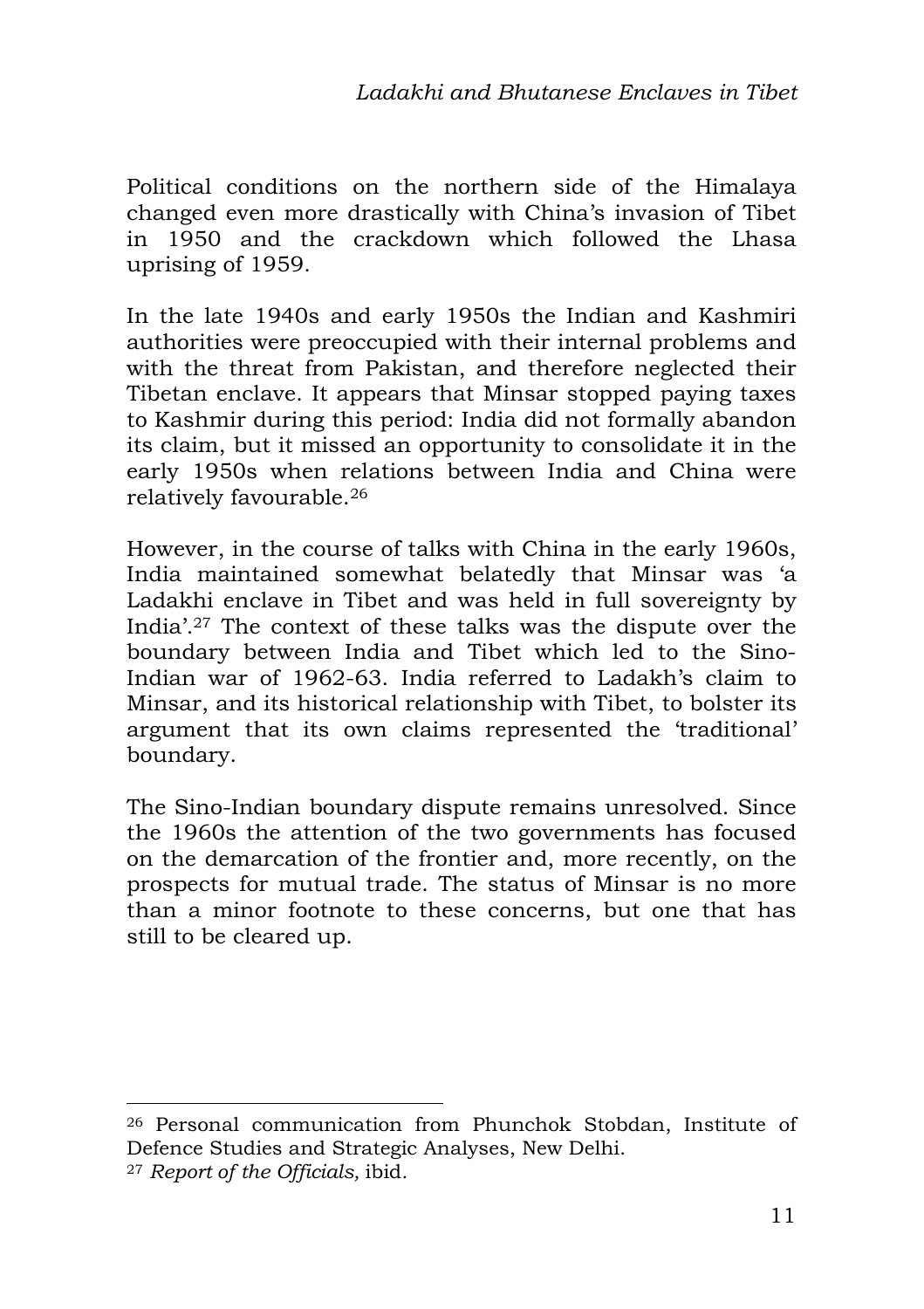#### **Bhutanese Enclaves**

After the treaty of Temisgang the Tibetan government confirmed Bhutan's title to its lands in western Tibet.28 The most important Bhutanese property was Darchen Labrang at the foot of Mount Kailas.

In some respects its history was similar to Minsar's: two governments claimed control over it, and its inhabitants were caught in the middle. However, Darchen had greater religious significance than Minsar because it was—and still is—the traditional starting point for pilgrims wishing to make the circuit of Mount Kailas. Moreover, Darchen was also the site of a trading mart in the summer months from mid-July to early September. Indian traders from Almora district purchased wool in exchange for cloth and other Indian goods.

The Bhutanese official in charge of Darchen was known as the *Gangs ri rdor 'dzin*. He was normally a senior lama who served in Darchen for a fixed term, and a Bhutanese legal code of 1729 mentions the post as one of the highest offices of state.29 Many British accounts refer to the *rdor 'dzin* as the 'dashok' (*drag shos*), a title which referred to his ranking in the Bhutanese hierarchy. In addition to his religious duties, he was responsible for regulating prices in the Darchen trade mart and arbitrating in disputes. The numbers of pilgrims varied from year to year, but they were a source of revenue to the lama in charge of the monastery, and he remitted part of his earnings to Bhutan.

<sup>28</sup> F. Williamson, Political Officer Sikkim in the early 1930s, says that he made a copy of the Tibetan document confirming Bhutan's title. Letter from F. Williamson, Gartok, 6th January 1934. OIOC, L/PandS/12/4175. No. 1340. Williamson's letter is reprinted in Snelling, John (1990), *The Sacred Mountain,* 2nd ed., London: East West Publications, p. 423.

<sup>29</sup> *dPal 'brug pa rin po che mthu chen ngag gi dbang po bka' khrims thams cad las rnam par rgyal ba'i gtam*. See Aris, Michael (1986), *Sources for the History of Bhutan,* Vienna: Arbeitskreis für tibetische und buddhistische Studien, Universität Wien, p. 147.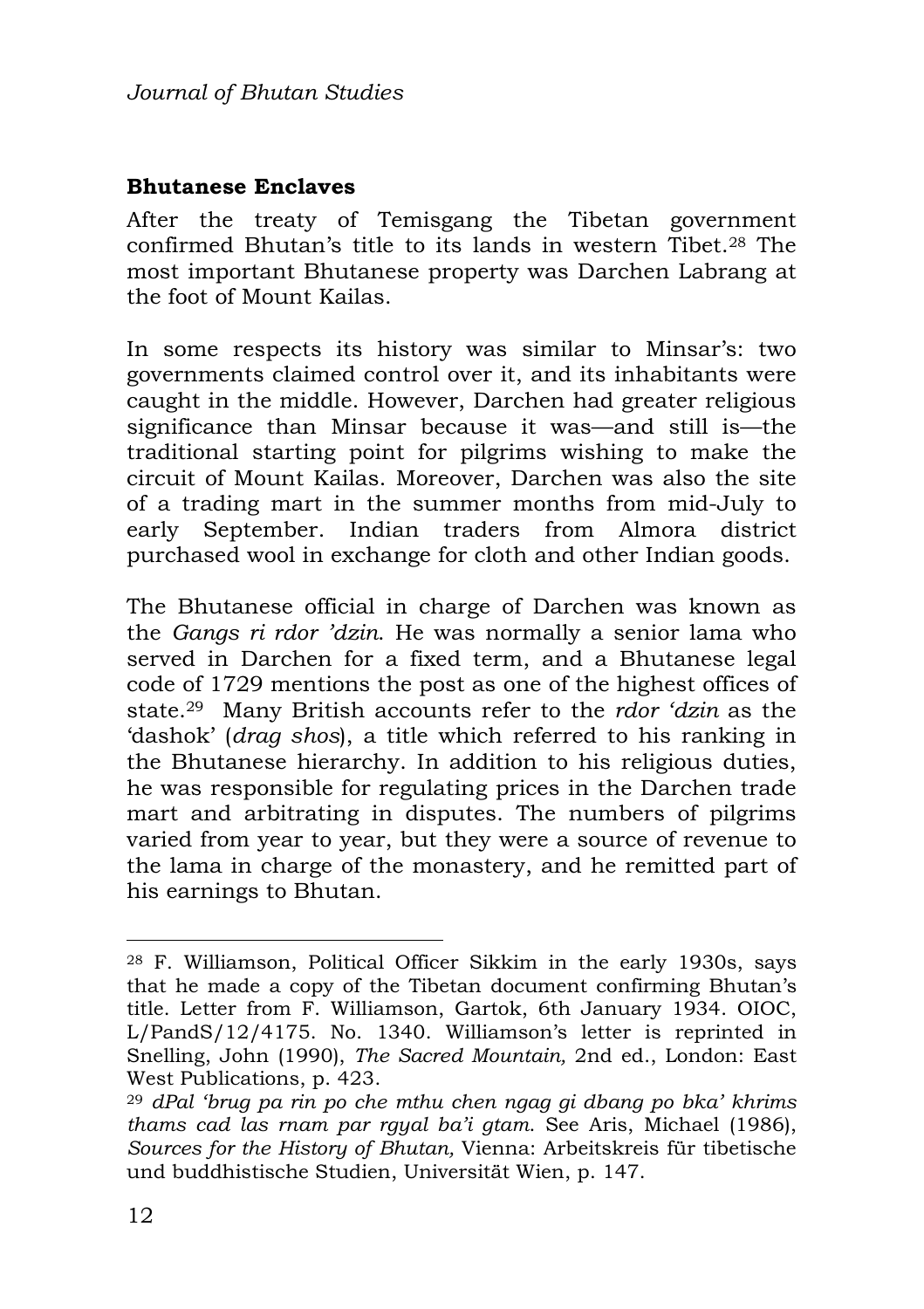Bhutan claimed that Darchen and associated estates were completely independent of Lhasa. This claim led to frictions between the *rdor 'dzin* and the two Garpons (*sgar dpon*) of Gartok who were the Lhasa government's senior representatives in western Tibet. As will be seen, there are several references to such frictions in 20th century Western sources, and they no doubt occurred in earlier times as well.

The first Western traveller to visit Darchen was William Moorcroft, who went there in August 1812, Moorcroft's description reflects the fact that his prime interest was in trade:

There are four houses of unburnt brick or stones, and about twenty-eight tents, amongst which that of the servant of the Latáki agent is apparently the best. Sixteen years ago the old pundit says this was a place of consequence. There we may find many Juarí and Dhermu merchants with grain and three tea merchants, who say they are acquainted with Pekin, which they call the capital of Maháchín: but they themselves reside two months journey beyond Pekin.<sup>30</sup>

Nearly a century later, under the terms of the 1904 Lhasa convention, Britain secured the right to station a Trade Agent in Western Tibet. Unlike their counterparts in Gyantse and Yatung, all the British Trade Agents in Western Tibet were Indians. They spent every summer in western Tibet, but did not stay there in the winter. Their reports and official diaries are among the main British sources on western Tibet during this period, and occasionally refer to Darchen.

British officers from the Indian Civil Service (ICS) also made sporadic visits to Western Tibet. The first to do so was Charles Sherring, the District Commissioner of Almora, who

<sup>30</sup> Moorcroft, William (1816), "A Journey to Lake Manasarovara in Un des, a Province of Little Tibet", *Asiatick Researches* 12, pp. 375-534.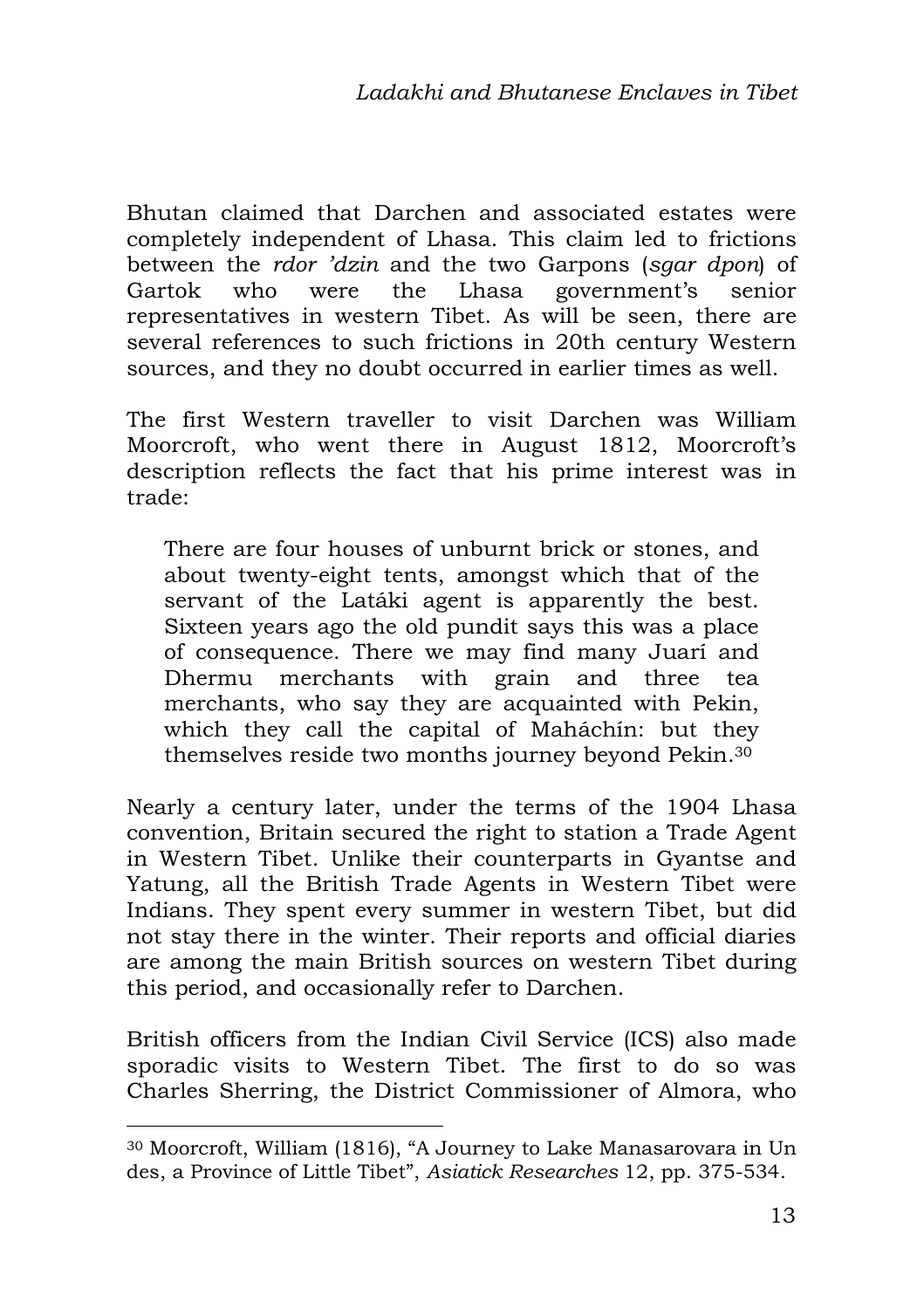went there in 1905. Sherring reported that Darchen's political status of the region was already a source of controversy:

Here in the very midst of Tibetan territory we found an administration ruled by the Ruler of Bhutan, independent of the Gartok viceroys and of Lhasa itself. Apparently the whole is in the nature of a religious endowment, in which the Bhutan representatives will not now tolerate any interference, and so far have matters gone in the past that the retainers of the Darchan ruler have met those of the Garphans and blows have been exchanged, even firearms brought into use. During the last three years the appointed officer, who bears the title of Dashok, has been absent from Darchan without intermission, and his faithful servant has done the work in the ordinary course of events...... His work is an important one, as he is the head administrator of Darchan; of two monasteries, Nendiphu and Zutulphu (Jamdulphu of the maps) which are situated on the holy way round Kailas; of the Jaikep (Jenkhab) gompa on Lake Manasarowar; of the very important place Khojarnath; of Rungung and Do on the upper Karnali river; of Gazon near Gartok; and four monasteries Iti, Gonphu, Gesur and Samur in the Daba Jongpen's territory.<sup>31</sup>

In 1905 minor disputes between Bhutanese and Tibetan officials were of no great concern to the British. However, King Ugyan Wangchuk of Bhutan evidently expected things to change after the Treaty of Punakha which he signed in 1910.32 Under the terms of this treaty Britain was to administer Bhutan's foreign relations which, in principle, might have been expected to include its dealings with Tibet.

<sup>31</sup> Sherring, Charles A. (1906), *Western Tibet and the British Borderland*, London; rpt New Delhi: Cosmo publications 1974, p. 278.

<sup>32</sup> See Aris (1994). Contemporary British records referred to Ugyan Wangchuk as the 'Maharaja'.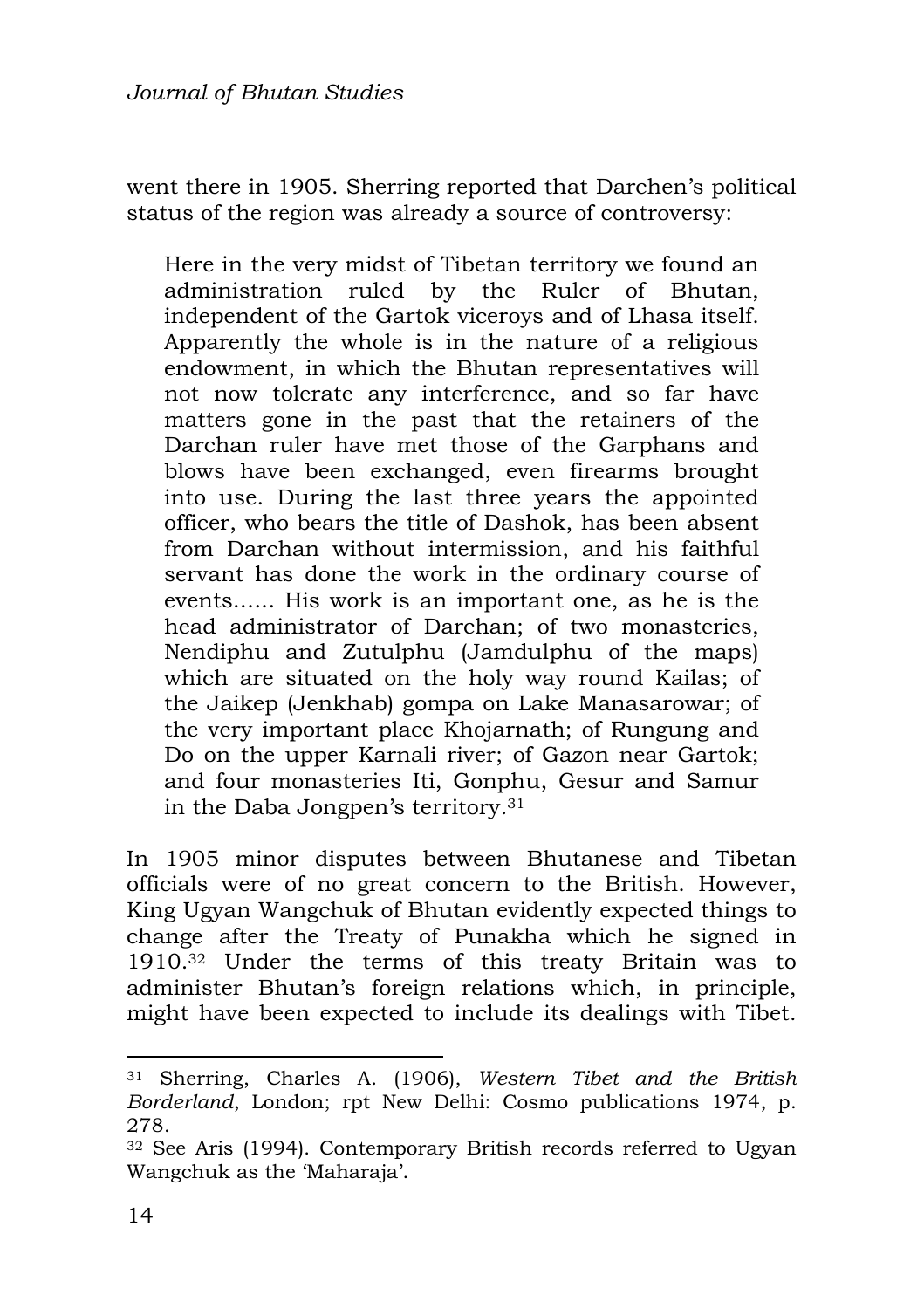In December 1912 the King referred to the Bhutanese possessions around Mount Kailas in a letter to Charles—later Sir Charles—Bell, the Political Officer in Sikkim.33 The Tibetan government was levying salt tax from the people living in the area, and the King contested its right to do so.

At the same time, with a touch of optimism, he mentioned an even older dispute. The fifth Dalai Lama had taken away most of the lands belonging to the Bhutanese owned monastery of Tö ling Tsurpo (Tib?), a day's journey from Lhasa. Could the British government put pressure on Lhasa to return this property? Bell duly consulted his superiors in the Government of India Foreign Department on both issues. Their conclusion was that it was 'unnecessary to consider the question of supporting the Maharaja unless and until serious contingencies of graver importance should arise'.

The tax issue remained unsettled, and in the 1920s the Lhasa government intensified its efforts to increase its revenue: among other expensive projects it wished to set up an army trained on British lines.34 The Tibetan government's agricultural department, the *So nams las khungs*, began to register the residents of the Darchen area, who were mainly pastoral nomads, and to tax them accordingly. The King of Bhutan continued to object and engaged in 'acrimonious correspondence' with the Tibetan government.<sup>35</sup>

In 1927 the murder of Nathi Johari, a trader from Almora district, created a further source of tension.<sup>36</sup> He was among

<sup>35</sup> F. Williamson, *Ibid.*

<sup>33</sup> C.A. Bell to Secretary of the Government of India Foreign Department, Gangtok, 1st May 1913. Oriental and India Office Collection (OIOC), L/PandS/ 12/2223.

<sup>34</sup>. For the background to the Tibetan government's revenue policies see Goldstein, Melvyn (1989), *A History of Modern Tibet*, Berkeley: University of California Press.

<sup>36</sup> Lt Col. J.L.R. Weir, Political Officer Sikkim, to Foreign Secretary of the Government of India, Gyantse 30th July 1930. OIOC. L/PandS/12/4163 1165.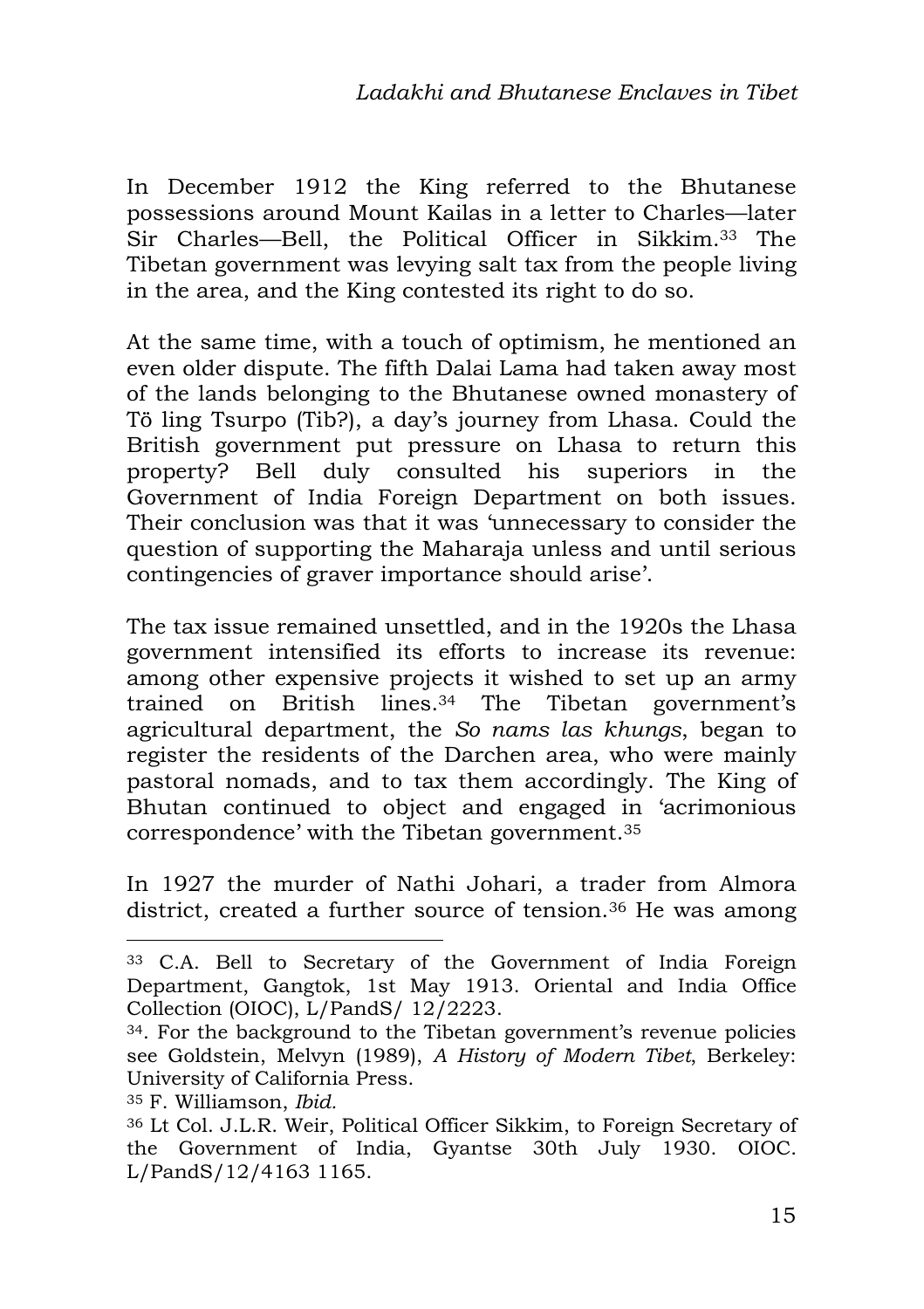a group of traders who had stopped for the night at Larchen Dik, some 15 miles from Darchen, when they were attacked by bandits. Nathi Johari was wounded, and carried to Darchen, where he died. He had been a British subject, and the Government of India was therefore keen to secure the punishment of the murderers. The Garpons duly put pressure on the lama in charge of Darchen monastery (the incident took place during an interregnum between *rdor 'dzin*). However, the Bhutanese pointed out that the attack had taken place outside their territory, even though Nathi Johari had subsequently died within it. In any case they had little prospect of capturing an unidentified bandit. The Garpons were not satisfied with this reply: the case dragged on for several years, and was never satisfactorily settled.

In 1930 Bhutan's appointment of Tobdan La (Stobs ldan lags) to administer Darchen led to further tensions.37 He was a layman rather than a monk, and the Lhasa authorities claimed that his appointment was contrary to established practice. Tobdan La's forceful approach to the tax issue further antagonised them: he took back as Darchen subjects a number of people who had previously been registered by the *So nams las khungs*. The Garpons responded by forcing these subjects to give up their Bhutanese 'nationality', and beat some of them severely. Eventually, Lhasa succeeded in securing Tobdan La's withdrawal. The Garpons appointed a Tibetan official, the former Ta tsam (Tib?) of Barkha to be in charge of Darchen.

In 1932 King Jigme Wangchuk of Bhutan appealed to Frederick Williamson, the Political Officer Sikkim to take up the Darchen dispute during a forthcoming visit to Tibet.<sup>38</sup> Williamson thought that the matter was 'really a religious one' and the British should intervene as little as possible. However, he responded to the King's request because he was 'extremely pressing' and because he thought the atmosphere

<sup>37</sup> Williamson (1934).

<sup>38</sup> *Ibid*.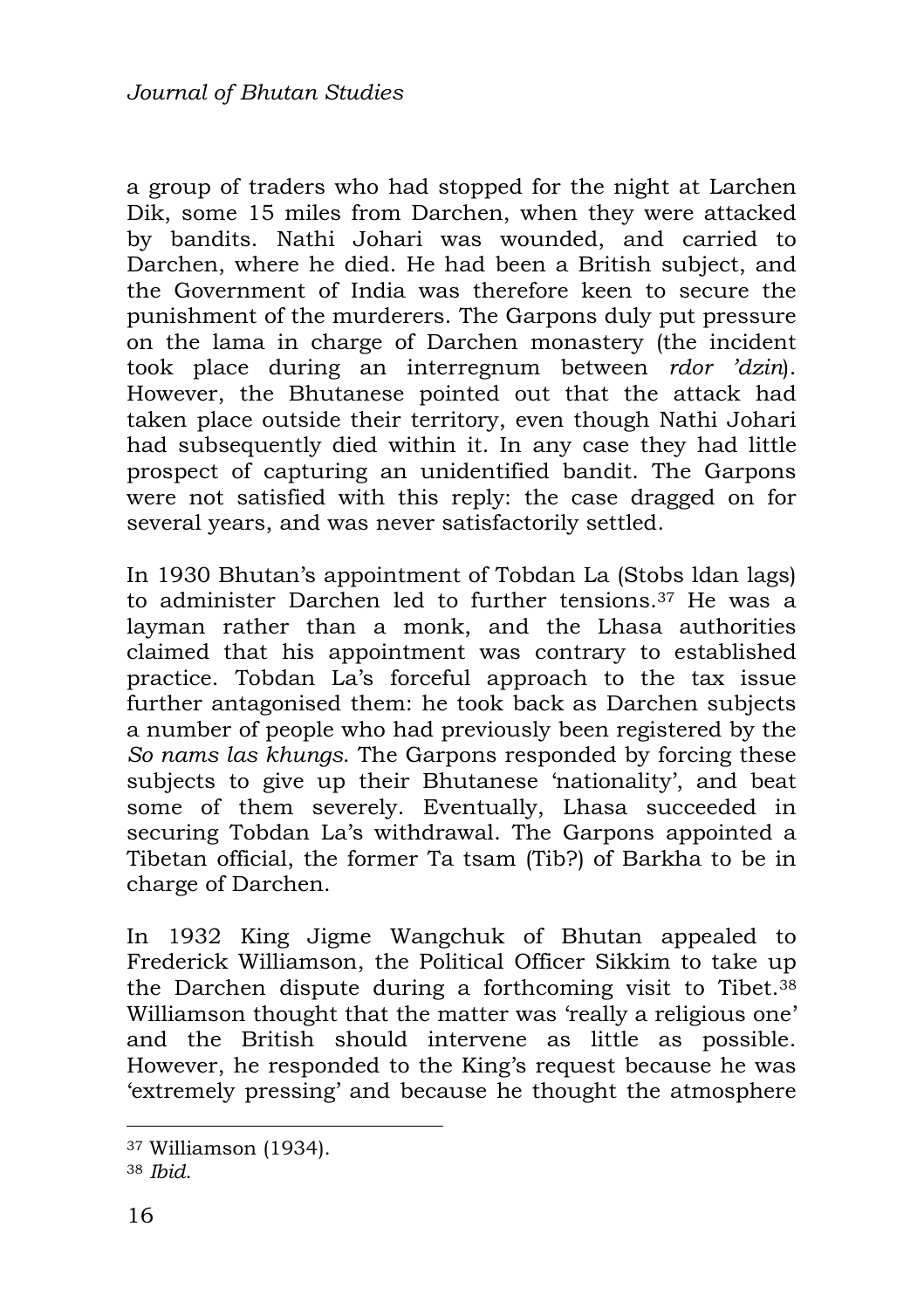in Lhasa was 'favourable to the receipt of friendly suggestions'. Williamson duly brought up the matter in Lhasa.

In his report Williamson pointed out that the tax issue 'raises the question whether Darchin is Bhutanese territory, as His Highness of Bhutan would claim, or whether it is merely an estate in Tibetan territory held by him, as the Tibetan government would claim'. However, he added that this point had been 'avoided by both sides'. It appears that they continued to avoid it thereafter, although the Tibetan government responded to Williamson's initiative by sending a conciliatory letter to the King of Bhutan.

Darchen came up again in the reports of the British Trade Agent in 1937.39 He had two concerns. The first was that the Darchen Labrang had flogged the servant of a Johari trader for assaulting a Tibetan beggar. The Agent claimed that the Labrang had no right to punish a British subject without reference to him. The second issue was that the Labrang had been levying a tax of Rs 2 per head on Johari and Darma traders since the previous year again without the Agent's knowledge. The Labrang officials responded to both complaints by claiming that they had the authority to do as they wished because they were subject to Bhutan rather than Tibet: they therefore were not bound by any British agreement with the Tibetan authorities concerning judicial authority or taxes.

Bhutan continued to administer Darchen until 1959 when it was taken over by Chinese troops. Ten years earlier Bhutan had signed a treaty with the newly independent Indian government on similar lines to the Treaty of Punakha. On Bhutan's behalf, India raised the question of the Bhutanese

<sup>39</sup> British Trade Agent Gartok to Political Agent, Punjab Hill States, 9 September 1937. OIOC. L/PandS/12/4103.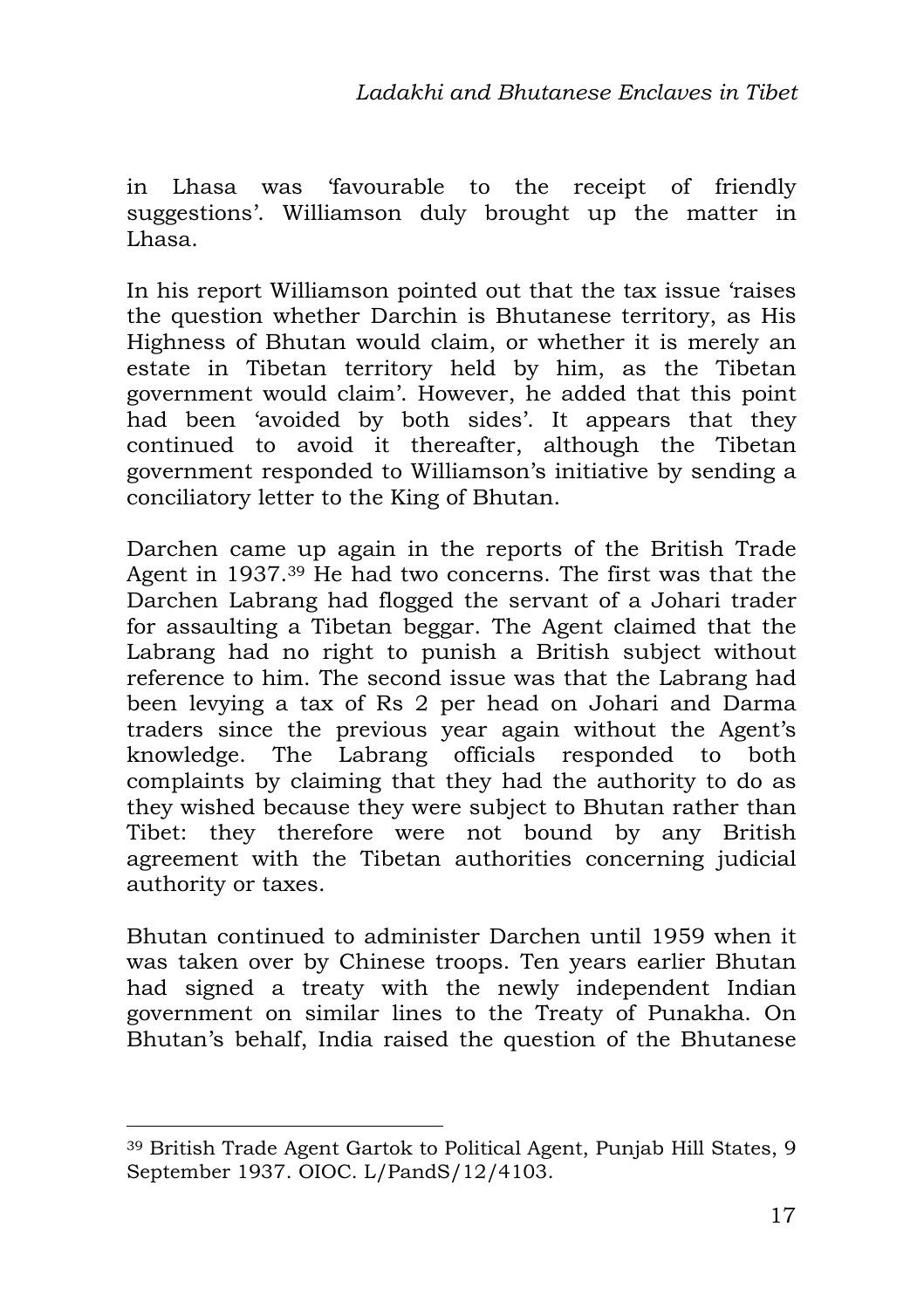enclaves with China in 1959 and 1960, but the latter refused to discuss the issue.<sup>40</sup>

Since then there has been no public discussion of the Bhutanese enclaves. Bhutan does not maintain formal diplomatic relations with China, but in recent years it has held a series of meetings with Chinese diplomats to discuss the two countries' common boundary. It is understood that the two sides have reached broad agreement on the main issues, but there has been no formal settlement.

#### **Conclusion: The Wider Context**

The fact that Ladakhi and Bhutanese enclaves existed in Tibet was not in itself unusual. In the pre-modern period political linkages in the Himalaya consisted of a web of interrelationships with many ambiguities. For example, many of the smaller kingdoms on Tibet's southern and eastern borders belonged within Lhasa's religious orbit, but at the same time found it convenient to acknowledge the temporal power of the rulers of India and China. The dividing line between political and religious obligation was frequently unclear.

As discussed in an earlier paper, Ladakh's triennial *lo phyag* mission to Lhasa—which is itself a product of the 1684 treaty of Temisgang—is one illustration of this ambiguity.41 The mission brought a specified set of offerings to Tibet; it was timed to arrive at the annual *smon lam* celebrations in Lhasa and therefore acquired religious connotations. The Tibetans apparently understood the mission to be an acknowledgement

<sup>40</sup> 'Note given to the Foreign Office of China, 19 August 1959' in *Notes, Memoranda and Letters exchanged and Agreements signed between the Governments of India and China, 1954-1959 (November 1959-March 1960), etc*, (New Delhi, Ministry of External Affairs and Commonwealth Relations). See also Parmanand (1992), *The Politics of Bhutan*, New Delhi: Pragati publications, p. 163.

<sup>&</sup>lt;sup>41</sup> Bray, John, "The Lapchak Mission"; Bray, John, and Gonkatsang, Tsering D., "Three 19th Century Documents".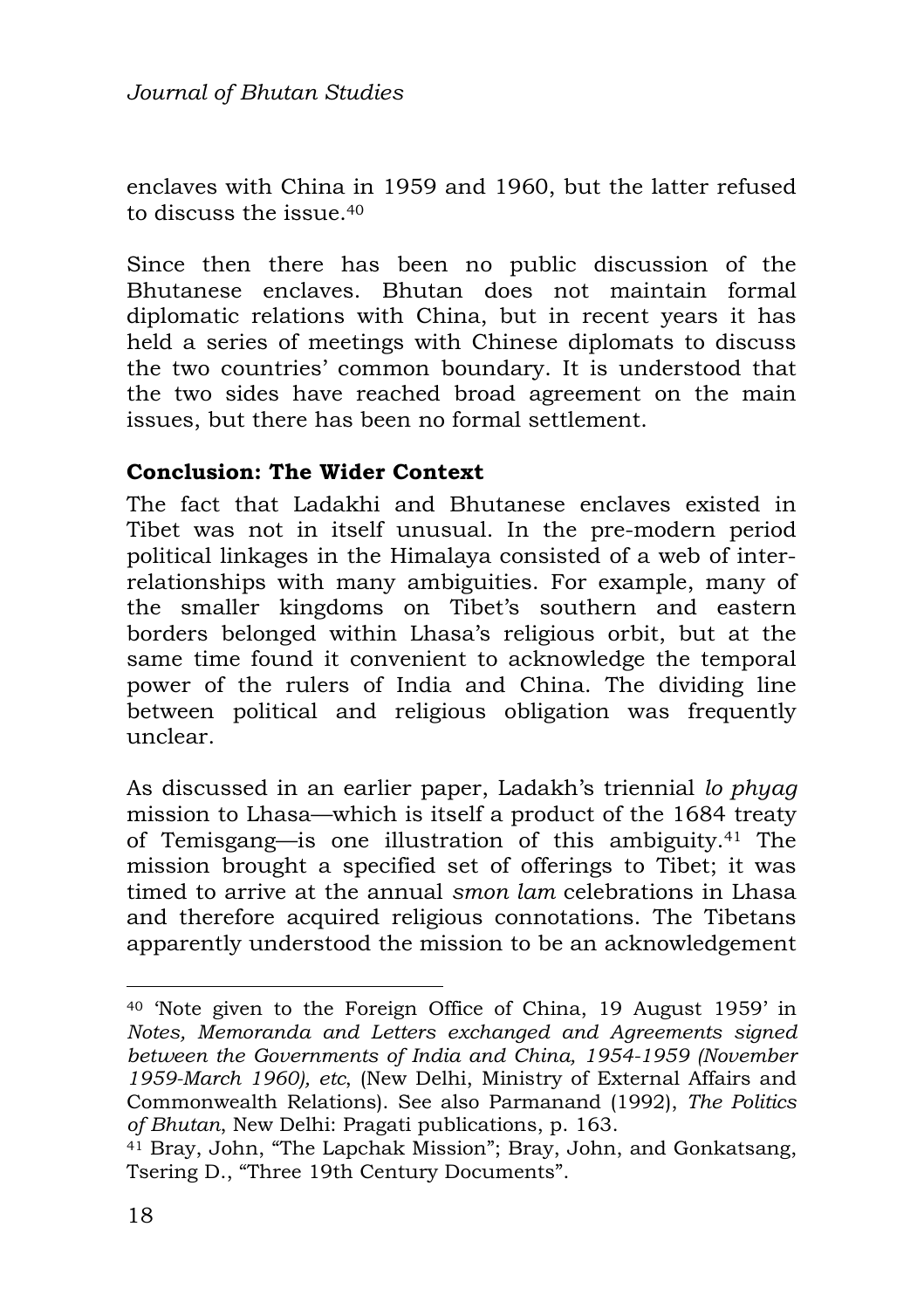of Ladakh's tributary status in the political as well as the religious sphere. However, Ladakh simultaneously paid tribute to the Moghuls in the 17th and 18th centuries, and was later fully incorporated into a princely state within Britain's Indian empire. By the early 20th century the *lo phyag* had no direct political significance although it served a useful commercial purpose and was allowed to continue into the 1940s.

The Ladakhi and Bhutanese enclaves are a variation on a similar theme. In both cases the origin of the enclaves was 'religious', but at a time when there was no precise boundary between the 'religious' and 'political' spheres. Another example of overlapping political jurisdictions was Nepal's traditional entitlement to certain extra territorial rights in Tibet, notably the right to try Nepalese subjects in Tibet (and their mixed-race descendants) accused of criminal offences.<sup>42</sup>

The traditional Tibetan state could accommodate such anomalies relatively easily. However, tensions became more acute in the first half of the 20th century when the Tibetan state was slowly becoming more centralised. As noted above, the increased requirement for taxes brought Lhasa into conflict with Bhutan over Darchen and indeed with certain Tibetan aristocrats over their own estates. In that respect the frictions of the 1920s and the 1930s were part of a process which was taking place all over Tibet. These frictions and contradictions were never fully resolved before the Chinese destroyed the traditional Tibetan political system in its entirety.

At first sight it seems unlikely the Ladakhi and Bhutanese enclaves could have survived into the 'modern' world, even without Chinese intervention. Perhaps the nearest surviving equivalents in the region are the 95 Indian enclaves (*chhit*) in

<sup>42</sup>. See Uprety, Prem R. (1980), *Nepal-Tibet Relations 1850-1930: Years of Hopes, Challenges and Frustrations*, Kathmandu: Puga Nara.